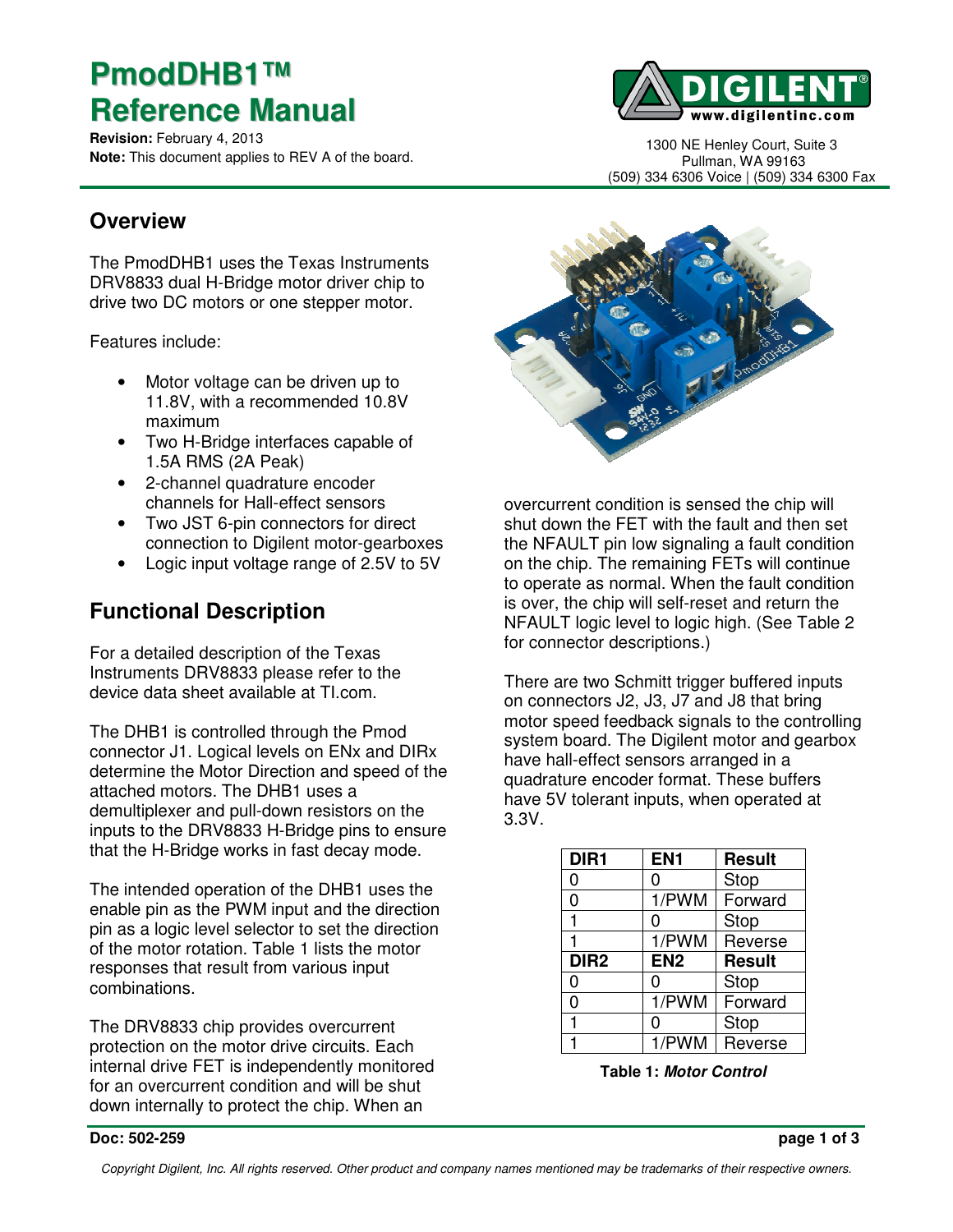The quadrature encoder signals are a pair of square waves whose frequency is proportional to motor rotation speed and with the pulses 90° out of phase. You can determine the motor speed with the frequency and motor rotation direction by the phase relationship between the

| <b>Connector J1 - H-Bridge Interfaces</b>  |                  |                                            |  |
|--------------------------------------------|------------------|--------------------------------------------|--|
| Pin                                        | <b>Signal</b>    | <b>Description</b>                         |  |
| $\mathbf{1}$                               | EN <sub>1</sub>  | Motor 1 Enable                             |  |
| $\overline{\mathbf{c}}$                    | DIR <sub>1</sub> | Motor 1 Direction                          |  |
| $\overline{3}$                             | S <sub>1</sub> A | Motor 1 Sensor A Feedback                  |  |
| $\overline{4}$                             | S <sub>1</sub> B | Motor 1 Sensor B Feedback                  |  |
| 5                                          | <b>GND</b>       | Power Supply Ground                        |  |
| $\overline{6}$                             | <b>VCC</b>       | Power Supply (3.3V)                        |  |
| $\overline{7}$                             | EN <sub>2</sub>  | Motor 2 Enable                             |  |
| 8                                          | DIR <sub>2</sub> | Motor 2 Direction                          |  |
| $\overline{9}$                             | S <sub>2</sub> A | Motor 2 Sensor A Feedback                  |  |
| $\overline{10}$                            | S <sub>2</sub> B | Motor 2 Sensor B Feedback                  |  |
| 11                                         | <b>GND</b>       | Power Supply Ground                        |  |
| 12                                         | <b>VCC</b>       | Power Supply (3.3V)                        |  |
| Connector J2- M1 JST 6-Pin Motor Connector |                  |                                            |  |
|                                            |                  | Connector J3- M1 JST 6-Pin Motor Connector |  |
|                                            |                  | <b>Connector J4- VM</b>                    |  |
| $\mathbf{1}$                               | VM               | Motor Power                                |  |
| 2                                          | <b>GND</b>       | Power Supply Ground                        |  |
|                                            |                  | <b>Connector J5-M1 Power</b>               |  |
| $\mathbf{1}$                               | $M1+$            | Motor 1 Positive Supply                    |  |
| $\overline{2}$                             | M1-              | Motor 1 Negative Supply                    |  |
|                                            |                  | <b>Connector J6-M2 Power</b>               |  |
| $\mathbf{1}$                               | $M2+$            | Motor 2 Positive Supply                    |  |
| $\overline{c}$                             | M2-              | Motor 2 Negative Supply                    |  |
|                                            |                  | <b>Connector J7-M1 Feedback</b>            |  |
| $\mathbf{1}$                               | SA1-IN           | Sensor A From Motor 1                      |  |
| $\overline{2}$                             | SB1-IN           | Sensor B From Motor 1                      |  |
| $\overline{3}$                             | <b>GND</b>       | Power Supply Ground                        |  |
| $\overline{4}$                             | <b>VCC</b>       | Power Supply (3.3V)                        |  |
|                                            |                  | <b>Connector J8-M2 Feedback</b>            |  |
| $\mathbf{1}$                               | SA2-IN           | Sensor A From Motor 2                      |  |
| $\overline{2}$                             | SB2-IN           | Sensor B From Motor 2                      |  |
| $\overline{3}$                             | <b>GND</b>       | Power Supply Ground                        |  |
| 4                                          | VCC              | Power Supply (3.3V)                        |  |
| <b>Connector J9- Fault</b>                 |                  |                                            |  |
| 1                                          | <b>NFAULT</b>    | <b>Overcurrent Condition</b>               |  |
| 2                                          | GND              | Power Supply Ground                        |  |
| <b>Connector J10- Sleep</b>                |                  |                                            |  |
| 1                                          | <b>NSLEEP</b>    | Puts device into sleep state               |  |
| $\overline{2}$                             | <b>GND</b>       | Power Supply Ground                        |  |

**Table 2: Connector Descriptions** 

two signals.

## **Jumper Settings**

Jumpers JP1 and JP2 allow both h-bridge outputs to be run from the same enable and direction pins. This allows the two bridge outputs to be operated in parallel to drive a single motor with twice the current. Refer to Table 3 for available settings.

| Jumper | <b>Setting</b> | <b>Description</b> |  |
|--------|----------------|--------------------|--|
| JP1.   |                | Motor 2 Uses EN1   |  |
|        | 3              | Motor 2 Uses EN2   |  |
| JP2.   |                | Motor 2 Uses DIR1  |  |
|        | з              | Motor 2 Uses DIR2  |  |

#### **Pulse Width Modulation and Motor Speed Control**

Operators can control motor speed by varying the input voltage to a circuit. However, you can only apply a logic high or logic low signal to the motor in a digital circuit. There are only two ways to control a dc motor digitally. Either use a variable resistance circuit to control the motor voltage, or pulse the power to the motor. Since variable resistance circuitry is expensive, complicated, and energy inefficient because of heat loss, Digilent recommends controlling motor speed through pulse width modulation (PWM).

Pulse width modulation is a digital method of transmitting an analog signal. Even though PWM is not a clean source of DC output voltage, it controls motors well.

Figures 1 through 3 illustrate a PWM system with an input frequency of 2KHz. You control the motor speed by adjusting the time each wave remains at peak output power. Figure 1 demonstrates a 10% "duty cycle," where the signal is logic high for only 1/10 of a wavelength. This 10% positive peak is equal to 10% of the total 3.3V input, or 0.33V. (See